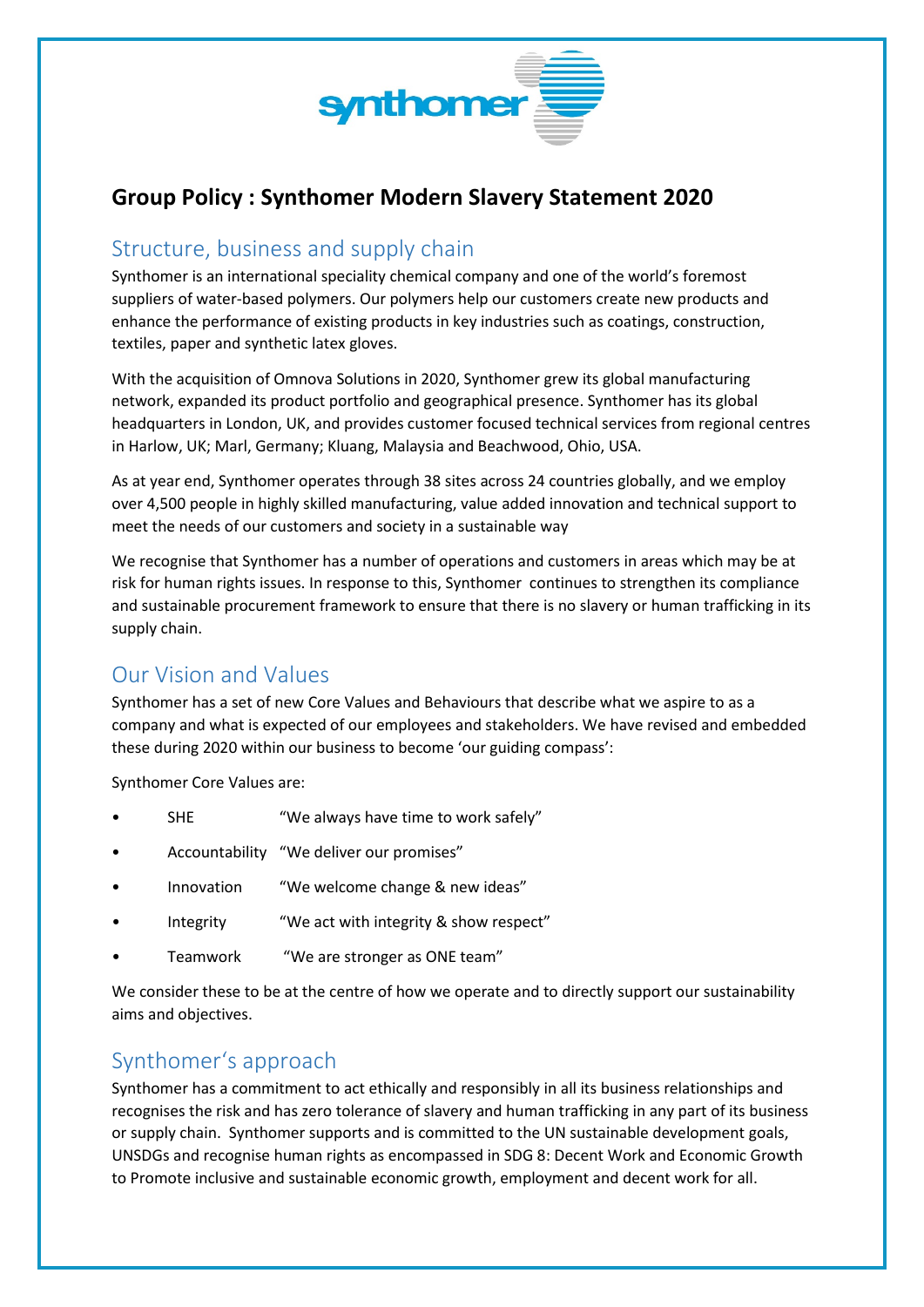Synthomer has a wide range of internal policies, standards and processes in place groupwide to assist in tackling slavery and human trafficking, including:

- 1. Code of Conduct applicable across all of our business, including our suppliers, with standards regarding human rights, working conditions, environmental protection and ethical business practices that Synthomer requires its suppliers to meet;
- 2. Onboarding and qualification processes of new suppliers before Synthomer engages in business with them;
- 3. General Purchasing Conditions for suppliers to secure compliance with the Code of Conduct;
- 4. Sustainable Procurement Policy and Strategy
- 5. Supplier risk assessment
- 6. Onboarding checks for employees
- 7. Whistleblowing hotline to enable employees and all stakeholders to report possible violations of the law or of company guidelines or policies.

For further Information about Synthomer's responsible business practices please refer to Synthomer's Sustainability Report.

#### Summary of Achievements in 2020

During 2020 we have strengthened our governance policies and processes across our business

With the acquisition of Omnova and the new Core Values for the enlarged Group, Synthomer continued to deliver its Code of Conduct awareness and compliance training to target new employees. In 2020 a global e-learning system was put in place to ensure ongoing compliance training for targeted employees and, going forward, will provide the platform for all employees to complete yearly Code of Conduct training. This is to be supplemented with face-to-face training sessions as well as audit checks on sites to ensure understanding of the Code and that every employee is aware of the Ethics Helpline available to them to report any breaches.

Synthomer has continued to strengthen its organisation with the appointment of dedicated roles to support the sustainability work of the company, such as the Director of Procurement Excellence, the Group Sustainability Director and further defined roles and responsibilities of the Sustainability Committee. Synthomer has also appointed a Group Internal Audit and Risk Director, reporting to the CFO to strengthen and improve the risk governance processes and further appointed a Risk and Business Continuity Manager to manage the risks specifically for our Asia region.

Synthomer has also strengthened its procurement functional excellence team with increased resources to drive supply chain assurance. The team has published Synthomer's Sustainable Procurement Policy with clear targets and actions. This has been through collaboration with business stakeholders to lead risk assessments in this area and an investment in risk management tools.

Regionally, in Asia, Synthomer implemented the standardised supplier on-boarding and qualification process using a single platform as planned. The system, already in place in Europe, requires suppliers to provide Synthomer with a copy of their Modern Slavery Act Statement and agree to our Synthomer Code of Conduct or provide their own so that appropriate assessments on the potential risk of modern slavery in the supply chain can be made by Synthomer. We have also implemented an additional due-diligence process for a small number of our suppliers in China. This was done using specialist advisors to design a process to further improve our risk governance. This will continue for a broader number of suppliers during 2021. For our construction project at our Pasir Gudang site in Malaysia, we had a significant sub-contracted workforce where we ensured that the welfare